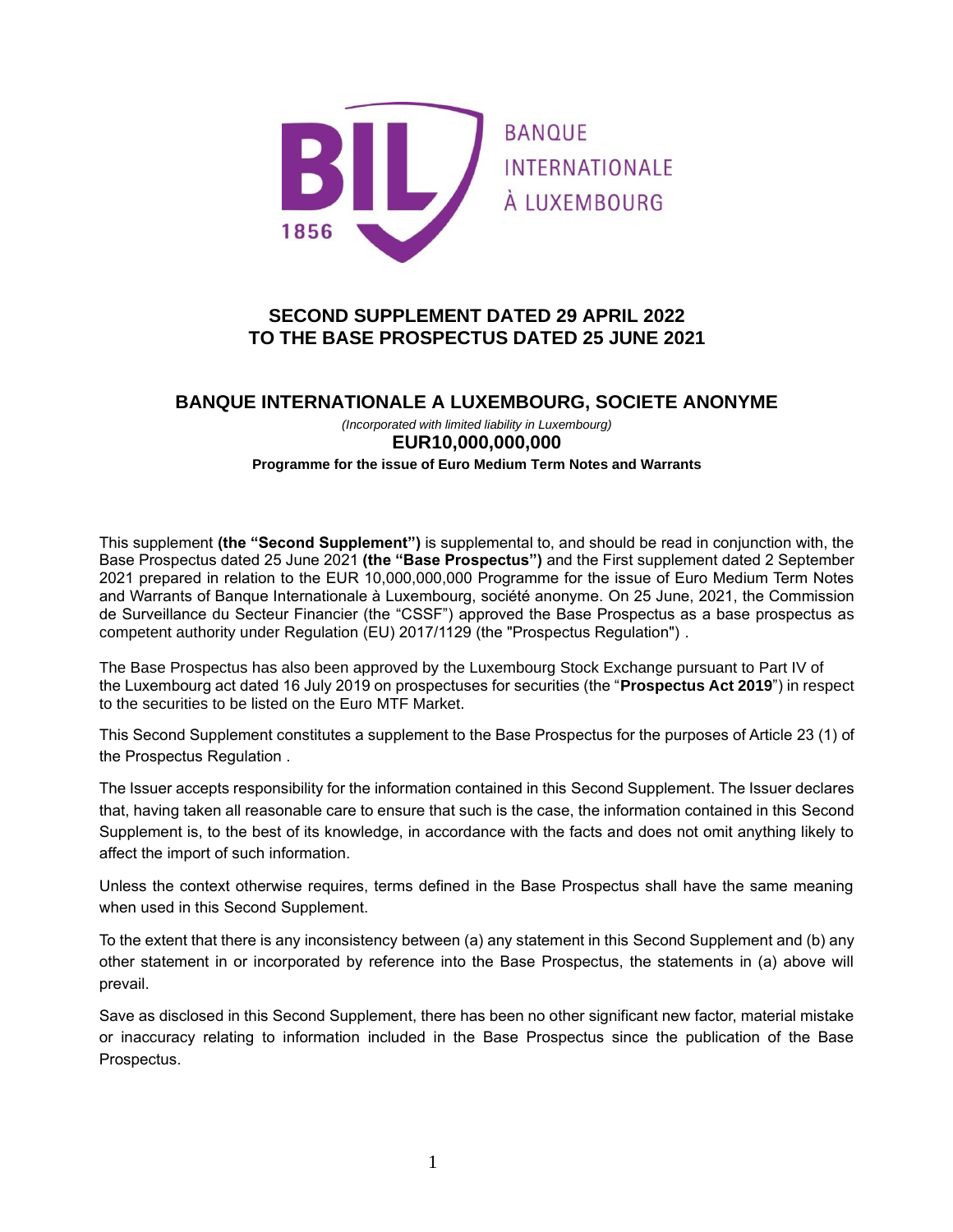This Second Supplement as well as the documents incorporated by reference are available on the Luxembourg Stock Exchange's website: "www.bourse.lu ".

In accordance with Article 23 (2a) of Regulation (EU) 2017/1129 paragraph 2 of the Prospectus Regulation, investors who had already agreed to purchase or subscribe for the securities before the supplement was published and where the securities had not yet been delivered to the investors at the time when the significant new factor, material mistake or material inaccuracy arose or was noted, have the right, exercisable within three working days after the publication of this Supplement, to withdraw their acceptances. The final date of the right of withdrawal will be **4** May, 2022. Investors should contact their relationship manager for the exercise of the right of withdrawal. This Second Supplement provides updated information about the Issuer.

This second Supplement provides updated information on "risk factors" and "Use of proceeds" sections as well as about the 2021 annual report of the Issuer as well as the Press Release relating thereto.

## **Press release dated 31 March, 2022**

### **"Start of the press release"**

### **Strong 2021 Performance, Investing for Sustainable Growth**

Banque Internationale à Luxembourg records a strong performance in 2021, driven by dynamic commercial activities. Net income reaches EUR 135 million, a 34% increase. The Bank accelerates its transformation to build sustainable growth, to improve products and services and to be an employer of choice in the many years to come.

### **Key figures**

- Assets under Management (AuM): EUR 45.9 billion, +5.2%;
- Customer deposits: EUR 20.7 billion, +4.6%;
- Customer loans: EUR 16.3 billion, +6.1%.
- Total balance sheet: EUR 32.4 billion, +6.2%
- Total revenues: EUR 632 million, +15%
- Expenses: EUR 442 million, +6%
- Net income: EUR 135 million, +34%
- CET1 ratio: 14.15%

### **2021: the economy bounces back, BIL accelerates its transformation**

After the pandemic-induced recession of 2020, 2021 saw the economy bounce back and return to pre-pandemic level. This fast recovery came with new challenges which have become a marker of 2021: supply-chain bottlenecks, shortages of supplies and the first signs of the return of inflation. Notwithstanding massive vaccination campaigns started in early 2021 in Luxembourg, the EU and globally, the pandemic continued to affect social interactions and business activities. For the banking sector, in addition to the pandemic and its consequences on commercial activities, persistently low interest rates, reinforced regulation, and increased competition from digital entrants remain the biggest challenges.

To be fit for the future and become the best bank for entrepreneurs in Luxembourg, BIL embarked in 2020 on a transformative 5-year strategic plan. Thanks to its strong position in Luxembourg, coupled with major investments in its operations, its talents and with added focus on the strengthening of its wealth management business and on building bridges between Europe and China, BIL is well positioned to build sustainable growth, improve products and services and to be an employer of choice in the years to come. In the context of the ongoing pandemic, agility and the capability to adapt proved to be essential, highlighting the need for faster changes.

### **A strong performance, driven by dynamic commercial activities**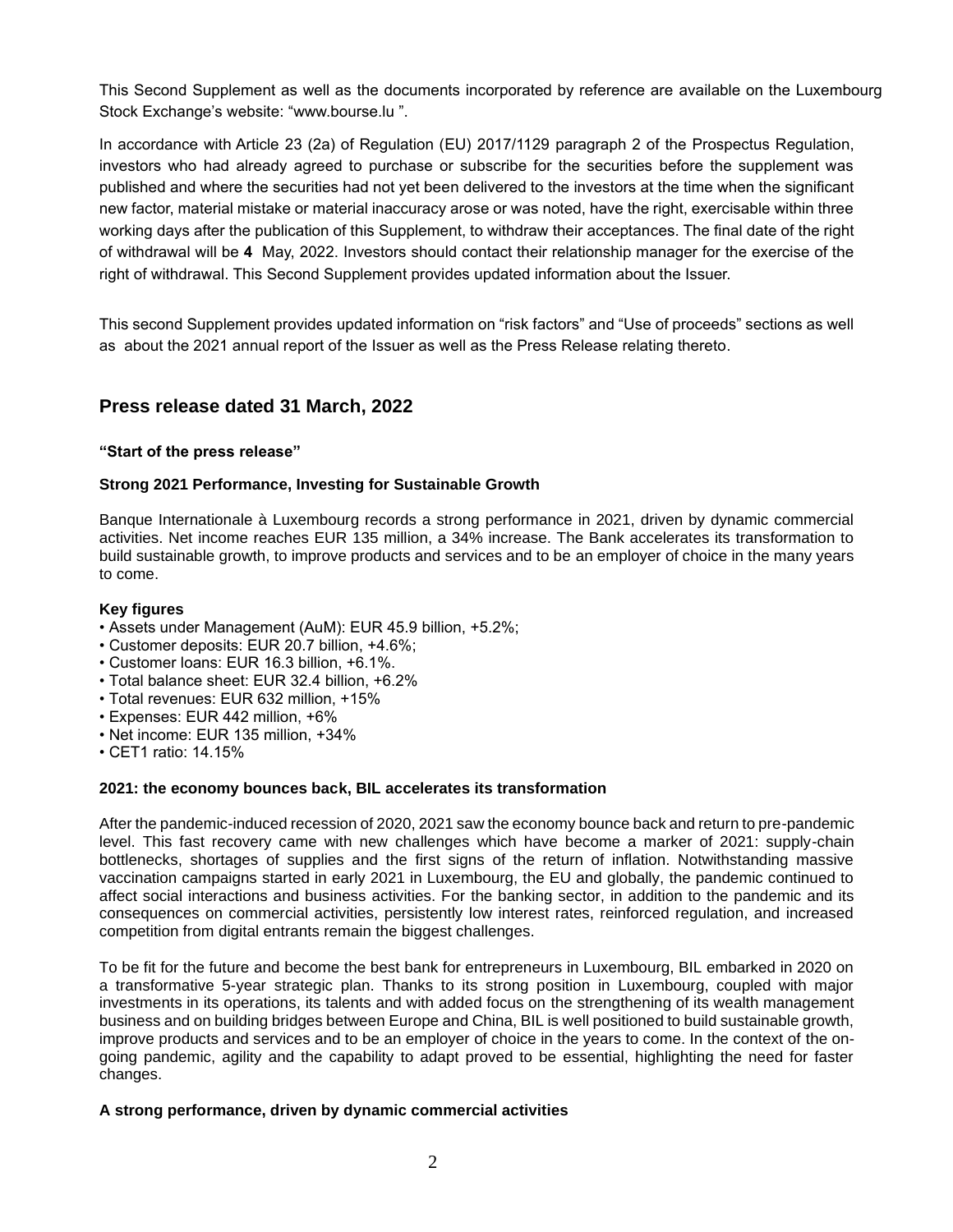BIL Group reported a net income after tax of 135 million euros, a 34% increase compared with 2020, successfully navigating turbulent economic times. The Group's increased focus on its core businesses and markets, combined with its ability to accompany clients and the economy in a comprehensive way sustained the increase of revenues. In 2021, total income amounted to EUR 632 million, up 15% compared with 2020. The core operating revenues of its commercial and financial markets activities reached EUR 573 million.

Negative interest rates continued to weigh on revenues but were compensated for by continued loan growth, which increased by 6.1% to EUR 16.3 billion. Assets under Management increased by 5.2% reaching EUR 45.9 billion, and customer deposits increased by +4.6%, reaching EUR 20.7 billion. In addition to the dynamism of commercial activities thanks to ongoing support to individual and business clients in their projects, nonrecurring items, such as capital gains from the Bank's investment portfolio and the partial sale of BIL's stake in Bourse de Luxembourg S.A., also contributed to the growth of revenues in 2021.

In this challenging, yet growing economic environment, BIL continued to invest heavily to be fit for the future. The implementation of a new core banking system, in the final stages of development, additional recruitment to boost human capital, and investments in regulatory requirements led to a 6% increase of expenses, reaching EUR 442 million.

The strong post-pandemic recovery of the Luxembourg economy and the bank's main foreign market economies has also led to a significant improvement in the quality of assets, which had been impacted by the pandemic since the second quarter of 2020, and as a consequence, to a decrease of the core cost of risk by 40%.

Marcel Leyers, Chief Executive Officer of Banque Internationale à Luxembourg, commented: « Thanks to the engagement of our teams and the strength of our services, Banque Internationale à Luxembourg achieved a strong performance in 2021. This performance acknowledges our long-term commitment towards our retail, private and corporate banking clients, and it confirms our major role in financing the economy. »

### **2022: a defining year**

Uncertainties surrounding the global economy will remain high throughout 2022. BIL Group is closely monitoring the ongoing conflict between Russia and Ukraine. From a risk management perspective, BIL's exposure to Russia is relatively small. The direct impacts of the conflict on the 2021 Consolidated Financial Statements are limited. Credit exposure towards Russia reaches 0.3% of total exposures as of December, 31, 2021. All exposures are well collateralised and all collaterals are located in Western Europe. However, the overall impact of the crisis is, as yet, not known. BIL expects corporate and individual clients will be impacted, as energy and commodities prices are surging. The Bank will continue to support its clients through the crisis in the best possible way.

Amidst this challenging environment, agility, adaptability and focus will remain paramount. BIL Group will continue the roll out of its strategy, accelerate the execution of major projects that will be defining for the bank of tomorrow.

### **"End of the press release"**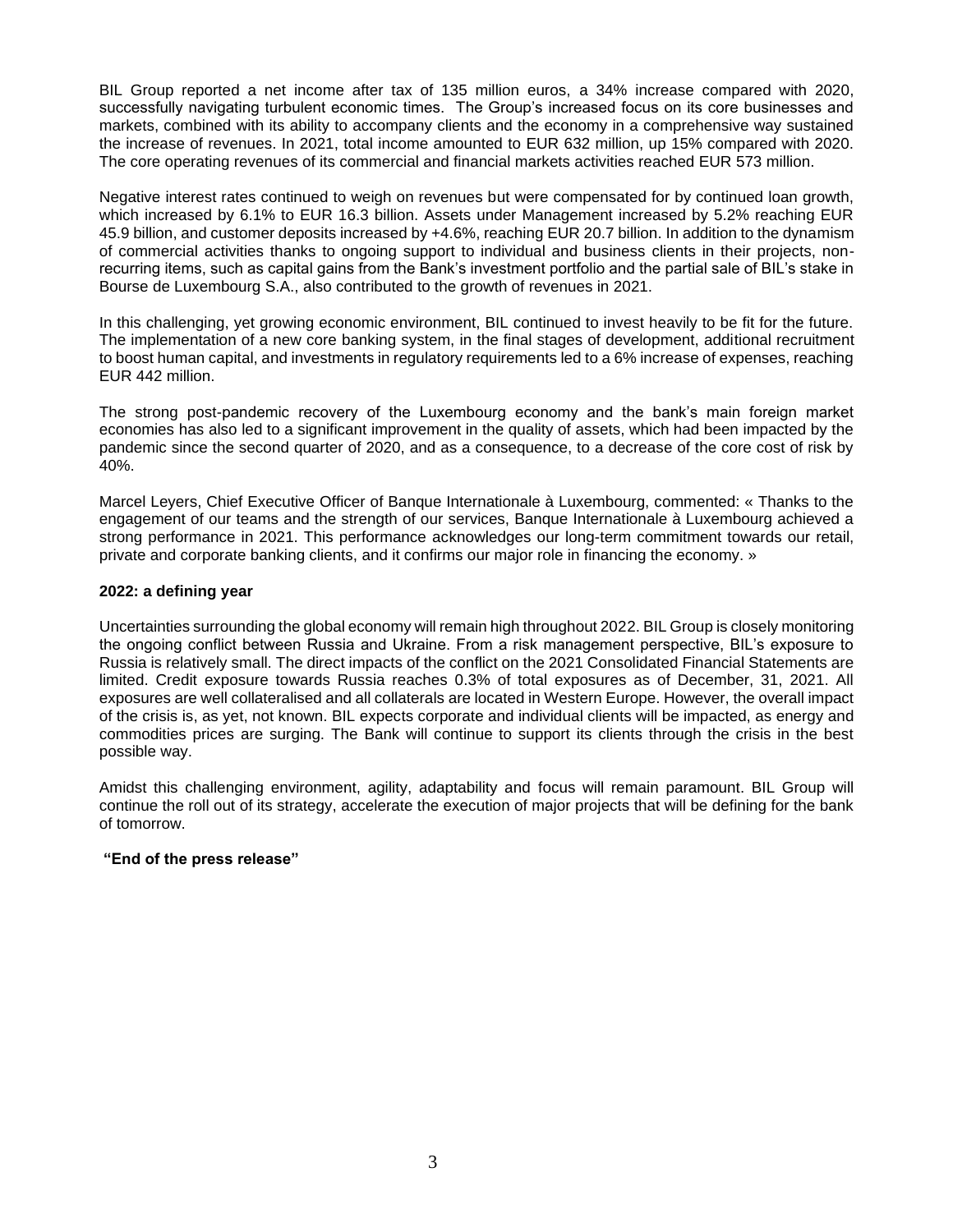# **Cross-reference list**

This section amends page 46 of the Base prospectus.

### **Documents incorporated by reference :**

The audited annual report of the Issuer for the year 2021 which has previously been published and have been filed with the CSSF shall be incorporated by reference in, and form part of, this Second Supplement.

The 2021 annual report is available on [https://www.bil.com/Documents/brochures/annual-report-2021-en.pdf](https://www.bil.com/Documents/brochures/annual-report-2020-en.pdf)

|                                                     | <b>Annual Report</b><br>2021 |
|-----------------------------------------------------|------------------------------|
|                                                     | Page Number                  |
| Auditors' Report for the Consolidated Accounts      | 44-48                        |
| <b>Consolidated Balance Sheet</b>                   | 49-50                        |
| <b>Consolidated Statement of Income</b>             | 51-52                        |
| Consolidated Statement of Changes in Equity         | 53-54                        |
| <b>Consolidated Cash Flow Statements</b>            | 55-56                        |
| Notes to the Consolidated Accounts                  | 57-162                       |
|                                                     |                              |
| Auditors' Reports for the Non-consolidated Accounts | 164-168                      |
| Non-consolidated Balance Sheet                      | 169-170                      |
| Non-consolidated Statement of Income                | 171-172                      |
| Non-consolidated Statement of Changes in Equity     | 173-174                      |
| Non-consolidated Cash Flow Statements               | 175-176                      |
| Notes to the Non-consolidated Accounts              | 177-251                      |

The information incorporated by reference that is not included in the cross-reference list, is considered as additional information and is not required by the relevant schedules of the Prospectus Directive.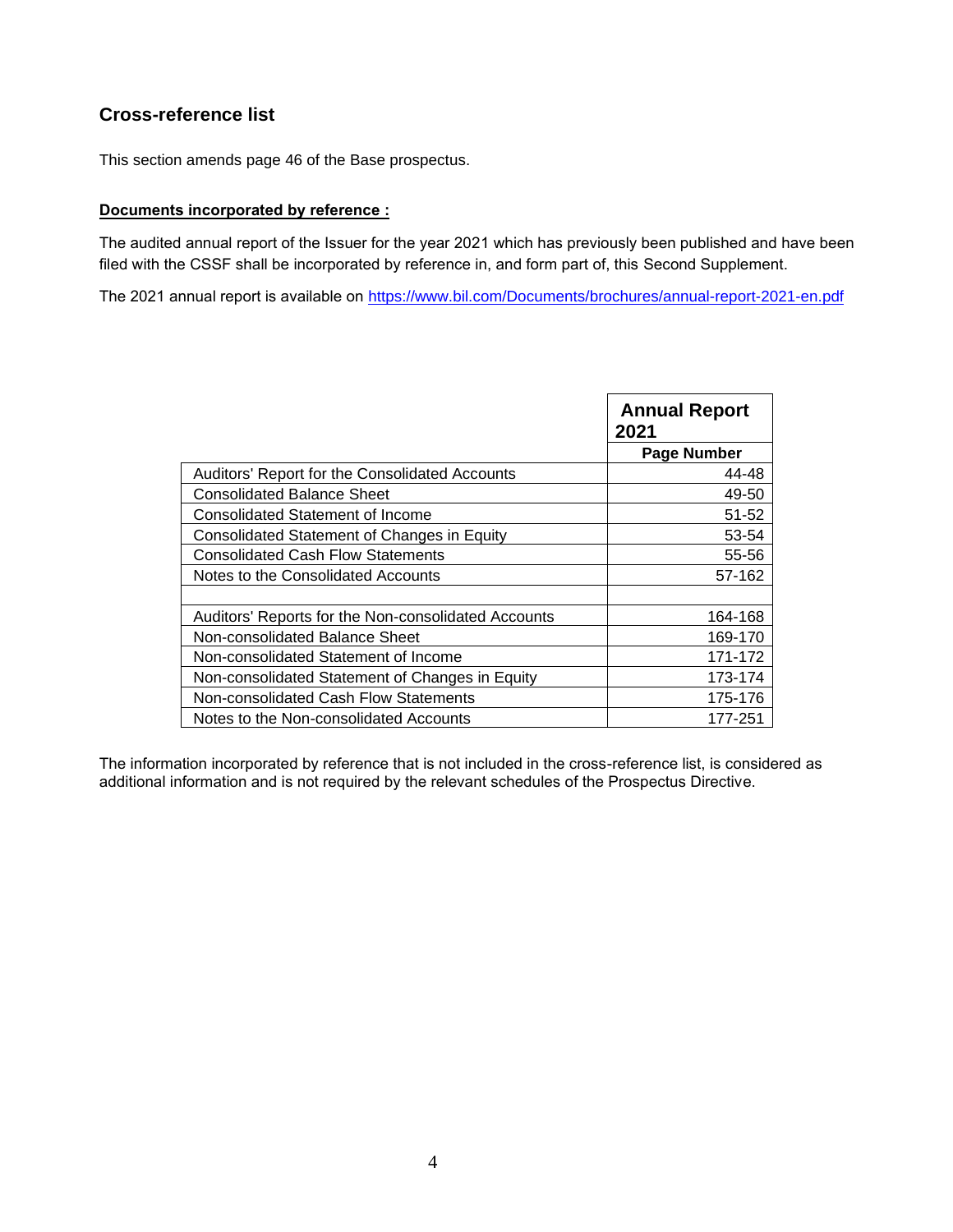# **Selected historical key financial information**

This section updates pages 173 and 174 of the Base Prospectus.

Consolidated Statement of Income

The table below sets out summary information extracted from the Issuer's audited consolidated statement of income for each of the two years ended 31 December 2020 and 31 December 2021:

| (in EUR)                                   | 31/12/20      | 31/12/21      |
|--------------------------------------------|---------------|---------------|
| <b>REVENUES</b>                            | 548 856 869   | 631 952 607   |
| <b>EXPENSES</b>                            | (417 850 637) | (442 236 522) |
| <b>GROSS OPERATING INCOME</b>              | 131 006 232   | 189 716 085   |
| Impairments                                | (21339646)    | (37 314 673)  |
| Provisions for legal litigations           | 160 000       | (542508)      |
| <b>OPERATING INCOME</b>                    | 109 826 586   | 151 858 904   |
| Net income from associates                 | 1878523       | 2 378 559     |
| <b>NET INCOME BEFORE TAX</b>               | 111 705 109   | 154 237 463   |
| Tax expenses                               | (19 281 933)  | (24 218 381)  |
| <b>NET INCOME OF CONTINUING OPERATIONS</b> | 92 423 176    | 130 019 082   |
| Discontinued operations, net of tax        | 8 9 3 7 8 4 1 | 5 427 169     |
| <b>NET INCOME</b>                          | 101 361 017   | 135 446 251   |
| Net income - Group share                   | 101 361 017   | 135 446 251   |

BIL Group reported a net income after tax of EUR 135 million in 2021, compared with EUR 101 million in 2020, up by 34%, driven by resilient revenue from commercial activities, significant improvement of the core cost of risk, and a partial sale of BIL's participation in Bourse de Luxembourg S.A.

Consolidated balance Sheet:

The table below sets out summary information extracted from the Issuer's consolidated audited statement of financial position as at 31 December 2020 and 31 December 2021:

| <b>ASSETS</b>                                                       | 31/12/20       | 31/12/21       |
|---------------------------------------------------------------------|----------------|----------------|
| (in EUR)                                                            |                |                |
| Cash, balances with central banks and demand deposits               | 4 245 324 853  | 5 989 034 370  |
| Financial assets held for trading                                   | 55 716 122     | 24 469 219     |
| Financial investments measured at fair value                        | 1 129 363 614  | 1 138 003 882  |
| Financial investments at fair value through other comprehensive     |                |                |
| income                                                              | 1 108 358 280  | 1 093 443 120  |
| Non-trading financial investments mandatorily at fair value through |                |                |
| profit or loss                                                      | 21 005 334     | 44 560 762     |
| Loans and advances to credit institutions                           | 1 105 696 451  | 737 231 429    |
| Loans and advances to customers                                     | 15 412 310 898 | 16 346 232 744 |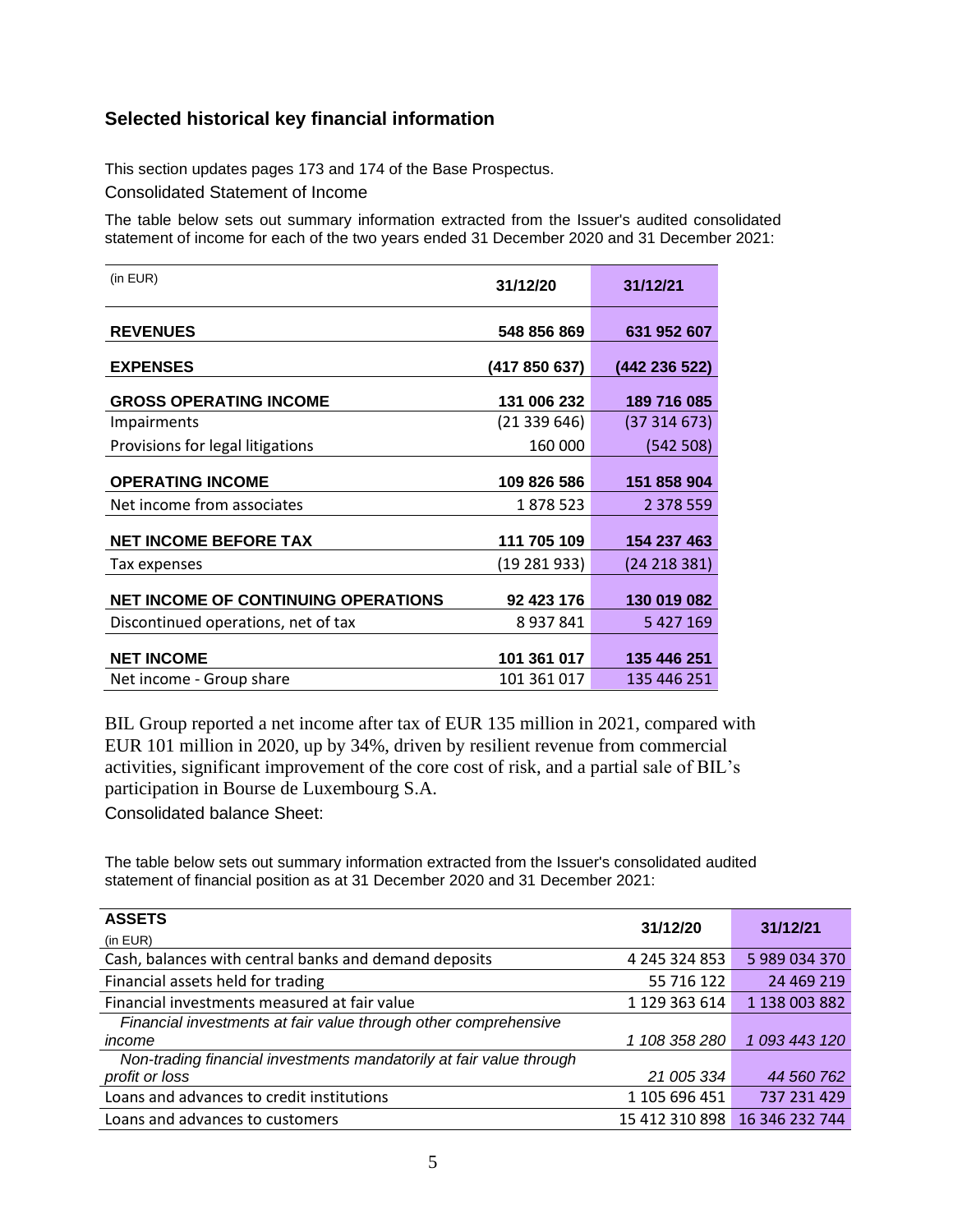| Financial investments measured at amortised cost                       | 7 685 128 526 | 7 383 330 597                 |
|------------------------------------------------------------------------|---------------|-------------------------------|
| <b>Derivatives</b>                                                     | 235 263 017   | 131 527 726                   |
| Fair value revaluation of portfolios hedged against interest rate risk | 191 221       | 93 194                        |
| Investments in associates                                              | 28 635 871    | 676 682                       |
| Investment property                                                    | 23 405 067    | 30 975 736                    |
| Property, plant and equipment                                          | 113 840 658   | 107 570 001                   |
| Intangible fixed assets and goodwill                                   | 255 721 393   | 305 857 276                   |
| Current tax assets                                                     | 1 5 2 4 7 4 5 | 996 264                       |
| Deferred tax assets                                                    | 183 982 345   | 163 256 912                   |
| Other assets                                                           | 81 161 194    | 86 459 608                    |
| <b>TOTAL ASSETS</b>                                                    |               | 30 557 265 975 32 445 715 640 |

| <b>LIABILITIES</b>                                                     | 31/12/20       | 31/12/21       |
|------------------------------------------------------------------------|----------------|----------------|
| (in EUR)                                                               |                |                |
| Amounts due to credit institutions                                     | 4 172 955 910  | 4 103 871 221  |
| Amounts due to customers                                               | 19 773 966 458 | 20 688 150 882 |
| Other financial liabilities                                            | 27 932 339     | 22 757 968     |
| Financial liabilities measured at fair value through profit or loss    | 934 551 568    | 1 467 315 688  |
| Liabilities designated at fair value                                   | 934 551 568    | 1 467 315 688  |
| Derivatives                                                            | 642 789 763    | 350 859 788    |
| Fair value revaluation of portfolios hedged against interest rate risk | 2 433 523      | 70 504         |
| Debt securities                                                        | 2 783 103 377  | 3 200 417 795  |
| Subordinated debts                                                     | 130 620 187    | 237 127 187    |
| Provisions and other obligations                                       | 42 892 641     | 54 365 347     |
| Current tax liabilities                                                | 2 190 023      | 1 383 500      |
| Deferred tax liabilities                                               | 7 311 883      | 10 205 589     |
| <b>Other liabilities</b>                                               | 196 595 562    | 207 644 441    |
| <b>TOTAL LIABILITIES</b>                                               | 28 717 343 234 | 30 344 169 910 |
|                                                                        |                |                |
| <b>SHAREHOLDERS' EQUITY</b>                                            | 31/12/20       | 31/12/21       |
| (in EUR)                                                               |                |                |
| Subscribed capital                                                     | 146 108 270    | 146 108 270    |
| Chara neomium                                                          | 700 F 27 O G 1 | 7CA FAZ AC1    |

| Subscribed capital                                               | 146 108 270    | 146 108 270    |
|------------------------------------------------------------------|----------------|----------------|
| Share premium                                                    | 760 527 961    | 760 527 961    |
| Other equity instruments                                         | 173 592 617    | 174 081 292    |
| Reserves and retained earnings                                   | 617 488 137    | 709 178 093    |
| Net income                                                       | 101 361 017    | 135 446 251    |
| <b>SHAREHOLDERS' EQUITY</b>                                      | 1799 078 002   | 1925 341 867   |
| Gains and losses not recognised in the consolidated statement of |                |                |
| income                                                           | 40 844 739     | 176 203 863    |
| Financial instruments at fair value through other comprehensive  |                |                |
| income                                                           | 64 168 148     | 196 346 769    |
| Other reserves                                                   | (23 323 409)   | (20142906)     |
| <b>GROUP EQUITY</b>                                              | 1839922741     | 2 101 545 730  |
| Non-controlling interests                                        | 0              | 0              |
| <b>TOTAL SHAREHOLDERS' EQUITY</b>                                | 1839922741     | 2 101 545 730  |
| <b>TOTAL LIABILITIES AND SHAREHOLDERS' EQUITY</b>                | 30 557 265 975 | 32 445 715 640 |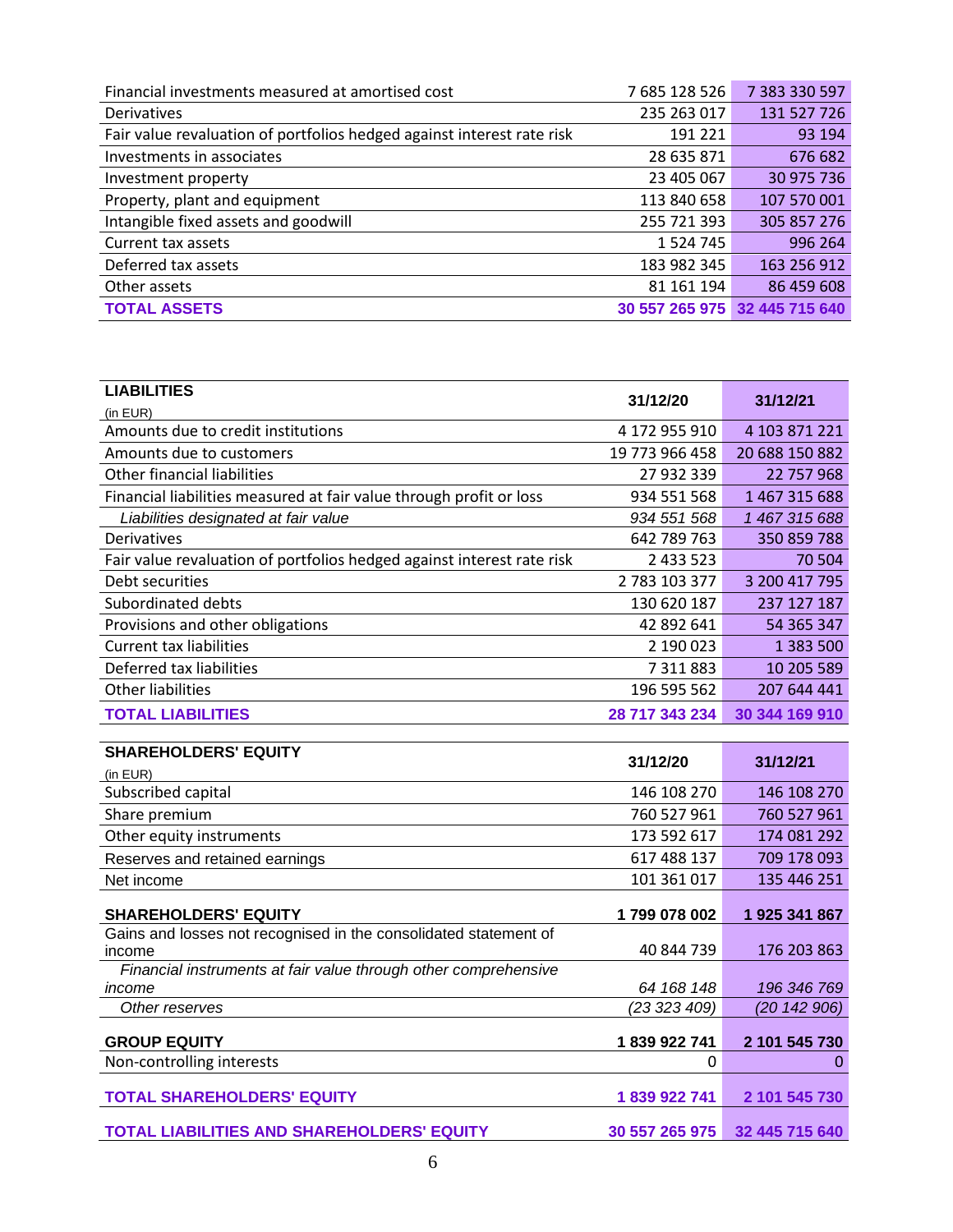## **"Risk Factors relating to the Notes and Warrants" section starting on page 27 of the Base Prospectus is hereby completed with the following:**

### **Notes issued as Green Bonds may not be a suitable investment for all investors seeking exposure to green assets**

The Final Terms or the Pricing Supplement, as the case may be, relating to any specific issue of Notes may provide that an amount equal to the net proceeds of the issuance of those Notes will be allocated exclusively to finance or refinance, in full or in part, new or existing loans and investments that seek to achieve positive environmental impacts in accordance with the eligibility criteria detailed in the Green Bond Framework (the "**Eligible Portfolio**"). Prospective investors should have regard to the information in the "Use of Proceeds" section of this Second Supplement and the Green Bond Framework regarding such use of proceeds and determine for themselves the relevance of such information for the purpose of any investment in such Green Bonds, together with any other investigation such investor deems necessary. In particular, no assurance is given by the Issuer, the Dealers or any their respective affiliates (other than the Issuer in its capacity as Dealer) or the Arranger that the use of such proceeds to particular loans and investments that are the subject of, or related to, the Eligible Portfolio will satisfy, whether in whole or in part, any present or future investor expectations or requirements as regards any investment criteria or guidelines with which such investor or its investments are required to comply, whether by any present or future applicable law or regulations or by its own governing documents or investment portfolio mandates, in particular with regard to any direct or indirect "green", "environmental", "sustainable", or "social" impact of any loans and investments and projects that are the subject of, or related to, the Eligible Portfolio.

None of the Dealers or any of their respective affiliates (other than the Issuer in its capacity as Dealer) or the Arranger shall be responsible for (i) any assessment of the Eligible Portfolio, (ii) any verification of whether the Eligible Portfolio falls within an investor's requirements or expectations of a "green", "environmental", "sustainable", "social" or equivalently-labelled project or (iii) the ongoing monitoring of the use of proceeds in respect of any such Green Bonds.

Furthermore, it should be noted that there is currently no clearly-defined definition (legal, regulatory or otherwise) of, nor market consensus as to what constitutes, a "green", "environmental", "sustainable", "social" or an equivalently-labelled project or as to what precise attributes are required for a particular project to be defined as "green", "environmental", "sustainable", "social" or such other equivalent label and if developed in the future, such Green Bonds may not comply with any such definition or label.

A basis for the determination of such a definition has been established in the EU with the publication in the Official Journal of the EU on 22 June 2020 of Regulation (EU) 2020/852 of the European Parliament and of the Council of 18 June 2020 (the "**Sustainable Finance Taxonomy Regulation**") on the establishment of a framework to facilitate sustainable investment (the "**EU Sustainable Finance Taxonomy**"). The EU Sustainable Finance Taxonomy is subject to further development by way of the implementation by the European Commission through delegated regulations of technical screening criteria for the environmental objectives set out in the Sustainable Finance Taxonomy Regulation. On 21 April 2021, the European Commission approved the first delegated act and the Delegated Regulation supplementing Regulation (EU) 2020/852 of the European Parliament and of the Council (the "**EU Taxonomy Climate Delegated Act**") was formally adopted on 4 June 2021. The EU Taxonomy Climate Delegated Act is aimed at supporting sustainable investment by making it clear which economic activities most contribute to the EU's environmental objectives. The EU Taxonomy Climate Delegated Act sets out criteria for economic activities in the sectors that are most relevant for achieving climate neutrality and delivering on climate change adaptation. This includes sectors such as energy, forestry, manufacturing, transport and buildings. Criteria for other environmental objectives will follow in a later delegated act, in line with mandates in the Sustainable Finance Taxonomy Regulation. Until all criteria for such objectives have been developed and disclosed it is not known whether the Eligible Portfolio will satisfy those criteria. Accordingly, alignment with the EU Sustainable Finance Taxonomy, once all criteria is established, is not certain.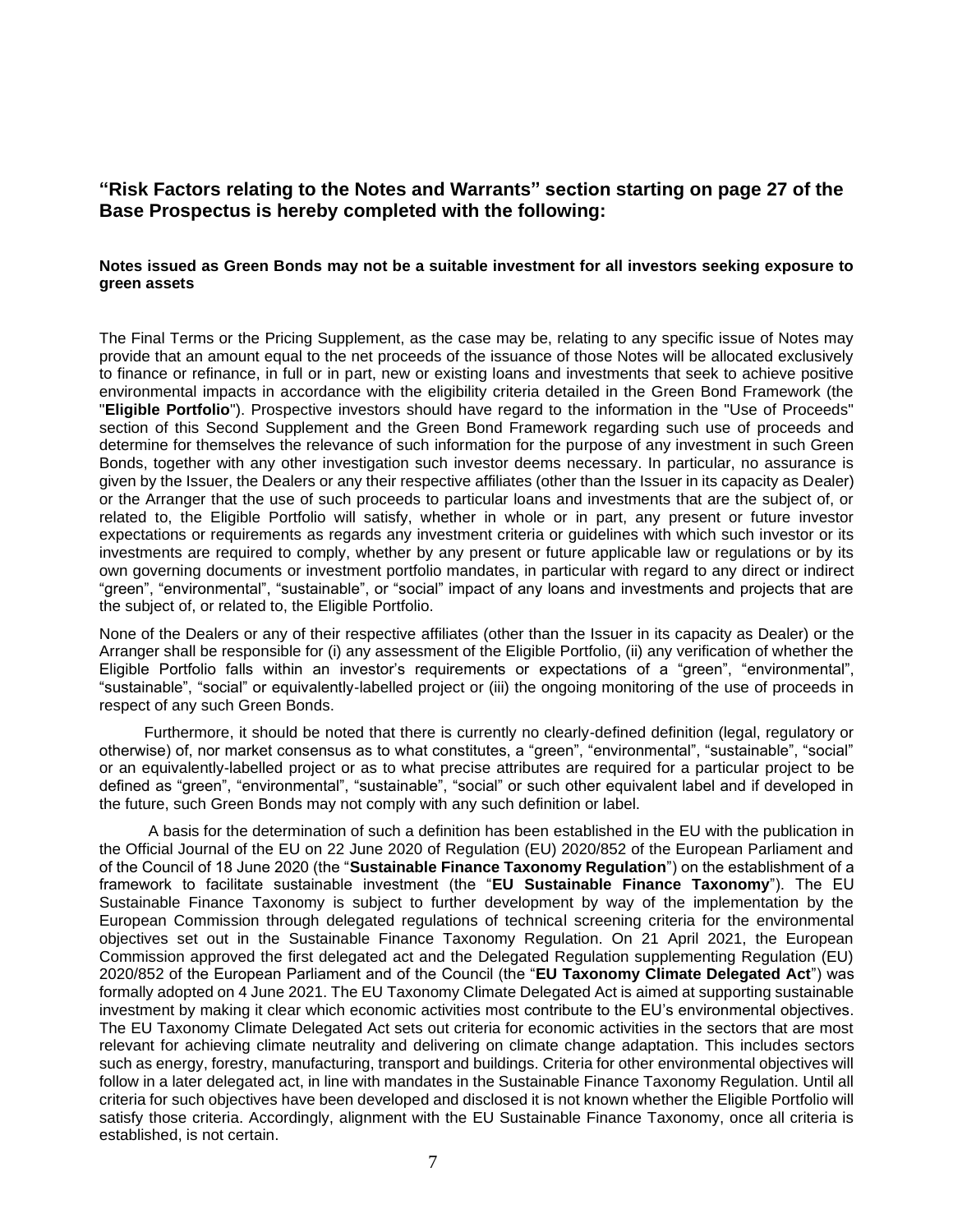Additionally, no assurance is or can be given to investors that any loans and investments and projects that are the subject of, or related to, the Eligible Portfolio will meet any or all investor expectations regarding such "green", "environmental", "sustainable", "social" or other equivalently-labelled performance objectives or that any adverse environmental, social and/or other impacts will not occur during the life of any loans and investments or the implementation of projects that are the subject of, or related to, the Eligible Portfolio.

No assurance or representation is given by the Issuer, the Dealers or any their respective affiliates (other than the Issuer in its capacity as Dealer) or the Arranger as to the suitability or reliability for any purpose whatsoever of any opinion or certification of any third party (whether or not solicited by the Issuer) which may be made available in connection with the issue of any Green Bonds and in particular with the Eligible Portfolio to fulfil any "green", "environmental", "sustainability", "social" and/or other criteria. For the avoidance of doubt, any such opinion or certification is not, nor shall be deemed to be, incorporated in and/or form part of this Second Supplement. Any such opinion or certification is not, nor should be deemed to be, a recommendation by the Issuer or any of the Dealers to buy, sell or hold any such Green Bonds or that the Eligible Portfolio fulfil any "green", "environmental", "sustainability", "social" and/or other criteria. Any such opinion or certification is only current as at the date that opinion or certification was initially issued. Prospective investors must determine for themselves the relevance of any such opinion or certification and/or the information contained therein and/or the provider of such opinion or certification for the purpose of any investment in such Green Bonds. Currently, the providers of such opinions and certifications are not subject to any specific regulatory or other regime or oversight. Investors in such Green Bonds shall have no recourse against the Issuer, the Dealers or any of their respective affiliates (other than the Issuer in its capacity as Dealer), the Arranger or the provider of such opinion or certification for the contents of such opinion or certification.

In the event that any such Green Bonds are listed or admitted to trading on any dedicated "green", "environmental", "sustainable", "social" or other equivalently-labelled segment of any stock exchange or securities market (whether or not regulated), or are included in any dedicated "green", "environmental", "sustainable", "social" or other equivalently-labelled index or indices, no representation or assurance is given by the Issuer, the Dealers or any their respective affiliates (other than the Issuer in its capacity as Dealer) or the Arranger or any other person that such listing or admission or inclusion in such index or indices satisfies, whether in whole or in part, any present or future investor expectations or requirements as regards any investment criteria or guidelines with which such investor or its investments are required to comply, whether by any present or future applicable law or regulations or by its own by-laws or other governing rules or investment portfolio mandates, in particular with regard to any direct or indirect environmental, sustainability or social impact of any loans and investments and projects that are the subject of or related to, the Eligible Portfolio. Furthermore, it should be noted that the criteria for any such listings or admission to trading may vary from one stock exchange or securities market to another and also the criteria for inclusion in such index or indices may vary from one index to another. Nor is any representation or assurance given or made by the Issuer, the Dealers or any their respective affiliates (other than the Issuer in its capacity as Dealer) or the Arranger or any other person that any such listing or admission to trading or inclusion in such index or indices will be obtained in respect of any such Notes or, if obtained, that any such listing or admission to trading or inclusion in such index or indices will be maintained during the life of the Green Bonds.

While it is the intention of the Issuer to apply an amount equal to the net proceeds of any Green Bonds so specified to the Eligible Portfolio in, or substantially in, the manner described in the relevant Final Terms or Pricing Supplement, as applicable, the "Use of Proceeds" section of this Second Supplement and the Green Bond Framework, there can be no assurance that the relevant loans and investments and projects that are the subject of, or related to, the Eligible Portfolio will be capable of being applied or implemented in, as the case may be, or substantially in, such manner and/or in accordance with any timing schedule and that accordingly such proceeds will be totally or partially disbursed for the Eligible Portfolio. Nor can there be any assurance that the Eligible Portfolio will be completed within any originally expected period or at all and the maturity of the underlying project may not match the minimum duration of any relevant Green Bond. Any such event or failure by the Issuer will not (i) give rise to any claim of a Noteholder against the Issuer (including, for the avoidance of doubt, the right to accelerate the Green Bonds); (ii) constitute an Event of Default under such Green Bonds; or (iii) lead to an obligation of the Issuer to redeem such Green Bonds or be a relevant factor for the Issuer in determining whether or not to exercise any optional redemption rights in respect of any Green Bonds or (iv) affect the regulatory treatment of such Green Bonds as Tier 2 capital or eligible liabilities for the purposes of MREL (as applicable) if such Green Bonds are also Subordinated Notes, Senior Non Preferred Notes or Senior Notes in respect of which Restricted EOD Notes is specified as applicable in the applicable Final Terms or Pricing Supplement. For the avoidance of doubt, payments of principal and interest (as the case may be) on the relevant Green Bonds shall not depend on the performance of the projects included in the Eligible Portfolio.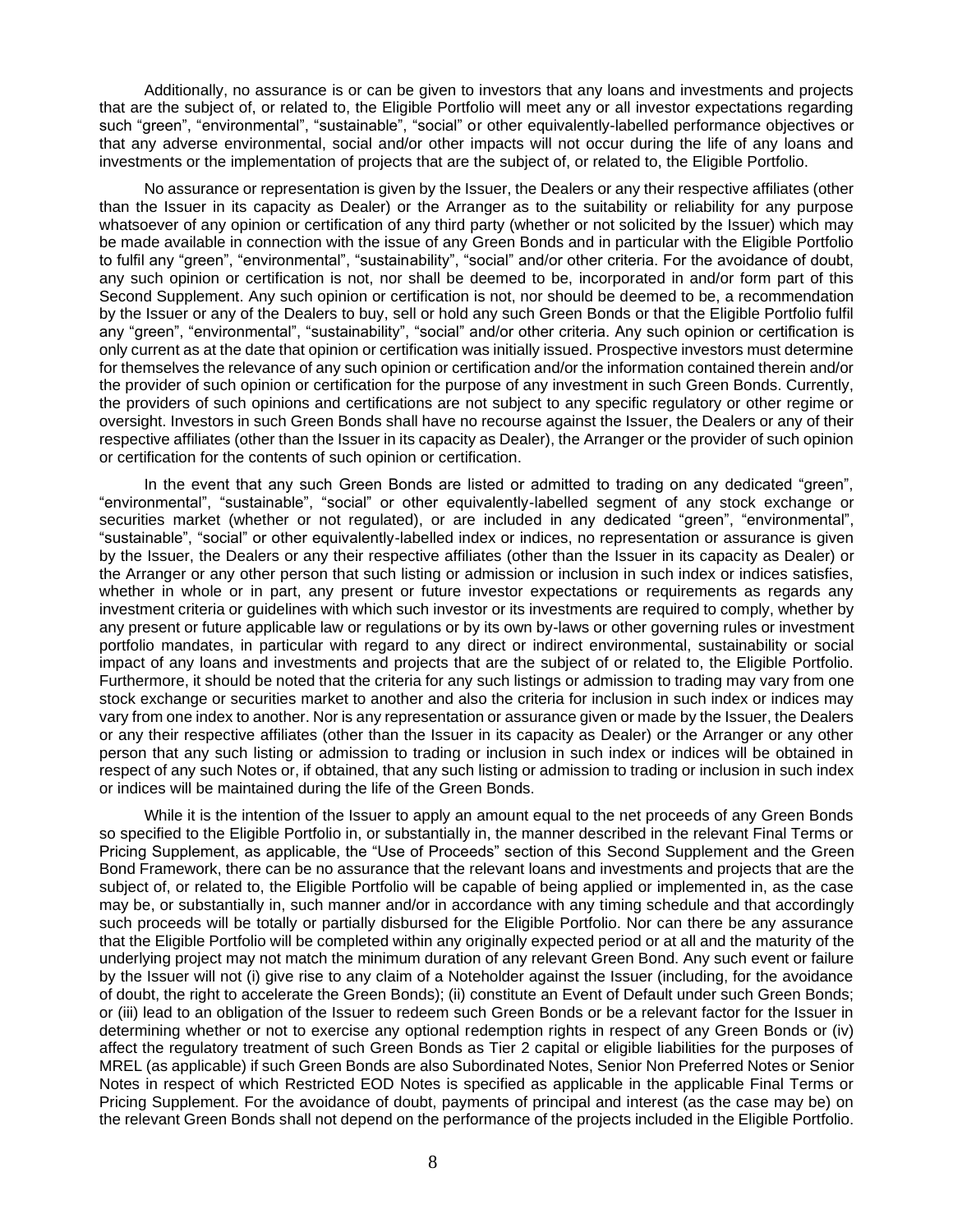Any event or failure to apply an amount equal to the net proceeds of any issue of Green Bonds for the Eligible Portfolio as aforesaid and/or withdrawal of any such opinion or certification or any such opinion or certification attesting that the Issuer is not complying in whole or in part with any matters for which such opinion or certification is opining or certifying on and/or any such Green Bonds no longer being listed or admitted to trading on any stock exchange or securities market or included in an index or indices as aforesaid may have a material adverse effect on the value of such Green Bonds and also potentially the value of any other Green Bonds and/or result in adverse consequences for certain investors with portfolio mandates to invest in securities to be used for a particular purpose.

Subordinated Notes, Senior Non Preferred Notes or Senior Notes in respect of which Restricted EOD Notes is specified as applicable in the applicable Final Terms or Pricing Supplement may also be Green Bonds. Green Bonds will be subject to the bail-in tool and resolution measures, to the same extent and with the same ranking as any other Note which is not a Green Bond. Likewise, Green Bonds will be fully subject to the application of CRR eligibility criteria and BRRD II requirements for own funds and eligible liabilities instruments and, as such, the proceeds from Green Bonds qualifying as own funds or eligible liabilities should cover all losses in the balance sheet of the Issuer regardless of their "green", social" or "sustainable" label. Additionally, their labelling as Green Bonds (a) will not affect the regulatory treatment of such Green Bonds as Tier 2 capital or eligible liabilities for the purposes of MREL (as applicable), if such Green Bonds are also Subordinated Notes, Senior Non Preferred Notes or Senior Notes in respect of which Restricted EOD Notes is specified as applicable in the applicable Final Terms or Pricing Supplement; and (b) will not have any impact on their status as indicated in the Terms and Conditions of the Notes. Any disqualification of the Notes as Green Bonds will not constitute an incentive to redeem such Notes.

## **"Use of proceeds" section on page 162 of the Base Prospectus is hereby completed with the following:**

### **Green Bonds**

The applicable Final Terms or Pricing Supplement, as the case may be, may provide that the Issuer expect to allocate an amount equal to the net proceeds of the issuance of the Notes exclusively to finance or refinance, in full or in part, new or existing loans and investments that seek to achieve positive environmental impacts in accordance with the eligibility criteria detailed in the Banque Internationale à Luxembourg (BIL) Green Bond Framework (the **"Green Bond Framework"**).The Issuer has designed its Green Bond Framework with the intention to reflect current best market practice and in alignment with the Green Bond Principles, 2021 as administered by the International Capital Markets Association (**"ICMA"**).

Within one year from issuing any Green Bond and annually thereafter, the Issuer will report on the allocation of the proceeds of the Green Bonds in proportion to the Eligible Portfolio (allocation report) and associated environmental impact metrics (impact report), at least until an amount equal to the proceeds of all the outstanding Green Bonds has been fully allocated to the Eligible Portfolio, and in the case of material changes to the allocation.

Whilst any portion of an amount equal to the net proceeds of the issuance of any Green Bonds remains unallocated, the Issuer will temporarily invest the unallocated proceeds in accordance with the Issuer's investment guidelines in cash, deposits and money market instruments or any other liquid short-term marketable instruments.

## **"General information" section (paragraph 2.) on page 281 of the Base Prospectus is hereby deleted and replaced with the following:**

To the best of the Issuer's knowledge (having taken all reasonable care to ensure that such is the case), the information contained or incorporated by reference in this Second Supplement, is in accordance with the facts and contains no omission likely to affect its import and there has been (i) no material adverse change in the prospects of the Issuer since 31 December 2021 and (ii) no significant change in the financial or trading position and financial performance of the Issuer subsequent to 31 December 2021.